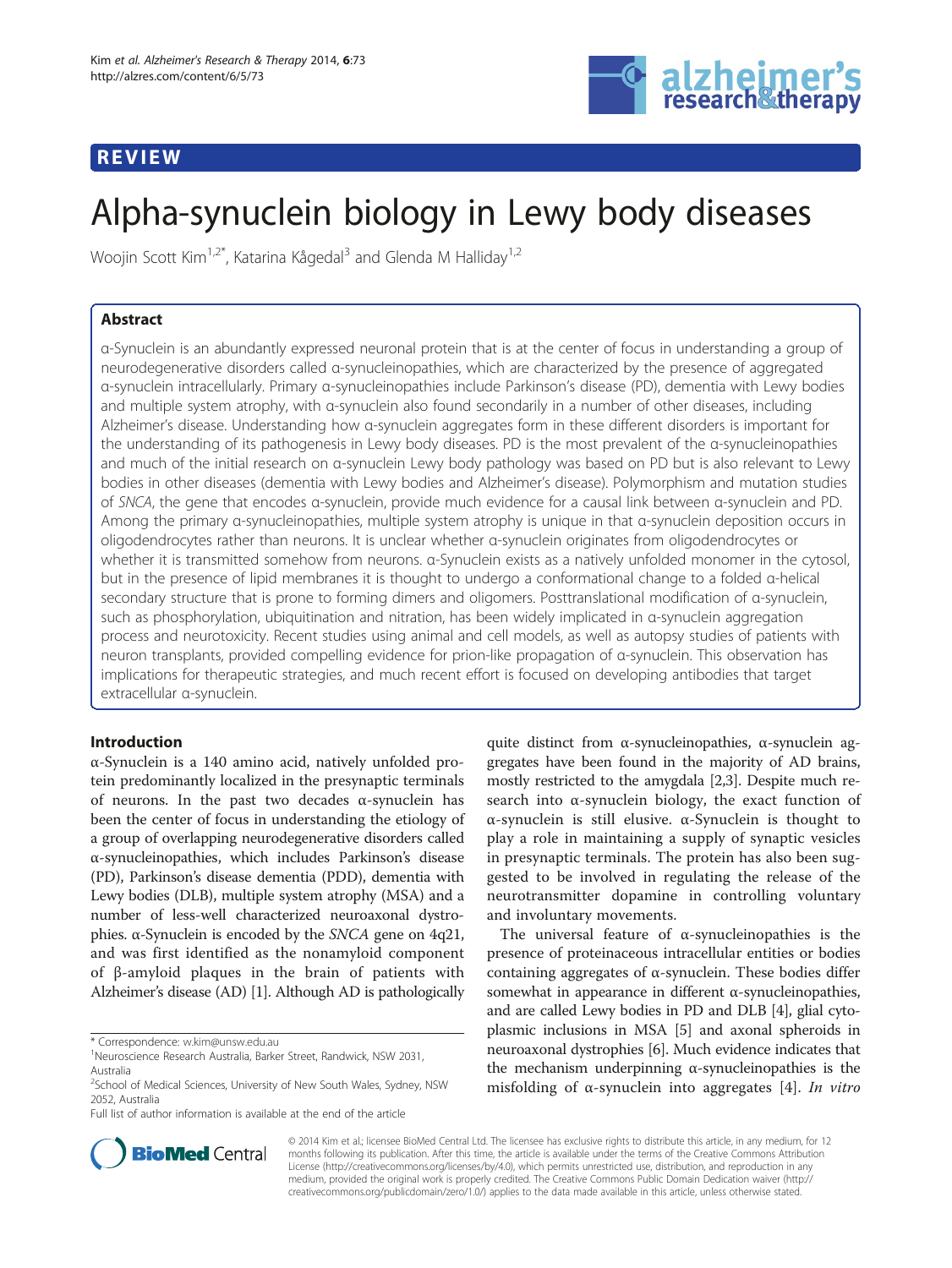studies have shown that  $\alpha$ -synuclein aggregates (that is, oligomers) cause a series of secondary processes leading to neuroinflammation, neurodegeneration and cell death [[7\]](#page-5-0). Apart from the pathogenic dogma of neurotoxicity of aggregated α-synuclein, loss of α-synuclein monomers (that is, loss of function) from their physiological location may also contribute to neurodegeneration [\[8](#page-5-0)]. A radical idea of prion-like propagation has been proposed for α-synuclein transmission between cells. New developments in α-synuclein transmission highlight the importance of extracellular α-synuclein in therapeutic strategies. In this review we will discuss  $α$ -synuclein biology,  $α$ synucleinopathies and recent developments in α-synuclein disease mechanisms and therapies.

### α-Synuclein biology

α-Synuclein is abundantly expressed in the human brain, making up as much as 1% of protein content in the cytosol. This protein is expressed throughout the brain, with high levels in the neocortex, hippocampus, substantia nigra, thalamus and cerebellum. It is predominantly expressed in neurons and to a lesser extent in glial cells. Apart from the predominant 140 amino acid protein, there are at least two other alternatively spliced variants of the protein; the 126 amino acid and 112 amino acid variants that lack exon 3 and exon 5, respectively [\[9](#page-5-0)]. The α-synuclein protein has three distinct structural domains. The amphipathic N-terminal region (residues 1 to 60) contains 11 amino acid repeats including the consensus sequence KTKEGV, which is important in α-helix formation [\[10](#page-5-0)]. The central hydrophobic region (residues 61 to 95) contains the nonamyloid component region, which is important in protein aggregation [\[4](#page-5-0)]. Finally, the C-terminal region (residues 96 to 140) is highly acidic and proline rich.

α-Synuclein is encoded by the SNCA gene. PD genomewide association studies have shown that single nucleotide polymorphisms in SNCA are strongly associated with an increased risk for idiopathic PD [\[11-14\]](#page-5-0). The SNCA missense mutation Ala53Thr was the first causal mutation identified in dominantly inherited PD [\[15](#page-5-0)]. Several SNCA missense mutations (for example, Glu46Lys, His50Gln, Gly51Asp and Ala30Pro) have since been identified in dominantly inherited PD [\[16-19](#page-5-0)]. In 1998 Conway and colleagues demonstrated that SNCA missense mutations accelerated α-synuclein fibril formation *in vitro*, implicating α-synuclein misfolding and aggregation in PD pathogenesis [[20](#page-5-0)]. SNCA duplication and triplication have also been identified in PD subjects [[21](#page-5-0)-[25](#page-5-0)].

Although the exact function of  $\alpha$ -synuclein is unknown, α-synuclein is thought to play a role in maintaining a supply of synaptic vesicles in mature presynaptic terminals, because its expression was detected only after synaptic development [[26](#page-5-0)]. In vitro knockdown studies showed that α-synuclein regulates the quantity of different pools of synaptic vesicles in mature neurons [[26](#page-5-0)], influencing synaptic activity as a molecular chaperone in the formation of SNARE complexes [\[27\]](#page-5-0), a requirement for presynaptic nerve terminal release of neurotransmitters [\[28\]](#page-5-0). In this way, α-synuclein may regulate the release of dopamine in controlling voluntary and involuntary movements, or might influence memory and cognitive function as shown in SNCA knockout mice [[29](#page-6-0)]. This function of α-synuclein becomes more important during increased synaptic activity and aging, and could be a contributory factor in neurodegeneration.

### Posttranslational modification of α-synuclein

Posttranslational modification of α-synuclein is prevalent and altered α-synuclein proteins impact on a number of pathological processes, including α-synuclein aggregation, Lewy body formation and neurotoxicity. The most common posttranslational modification of α-synuclein is phosphorylation, which occurs predominantly at serine residues S129 and, to a lesser extent, S87 and at tyrosine residues Y125, Y133 and Y135 [\[30,31\]](#page-6-0). In DLB brains, approximately 90% of insoluble α-synuclein is phosphorylated at S129 compared with only 4% in soluble cytosolic α-synuclein [\[32\]](#page-6-0), implicating phosphorylated α-synuclein in the process of  $\alpha$ -synuclein aggregation.

The second most common posttranslational modification of α-synuclein is ubiquitination – the attachment of ubiquitin to α-synuclein at lysine residues. Although αsynuclein contains 15 lysine residues, α-synuclein isolated from Lewy bodies shows that the protein is ubiquitinated mainly at K6, K10 and K12 residues. Ubiquitination of αsynuclein causes changes in α-synuclein function/activity, impacting on α-synuclein localization and α-synuclein degradation processes [\[33-35\]](#page-6-0).

Another common posttranslational modification of αsynuclein is nitration – the attachment of a nitro molecule to α-synuclein at tyrosine residues (Y39, Y125, Y133 and Y136). High concentrations of nitrated α-synuclein are found in Lewy bodies [\[36\]](#page-6-0). Nitration of α-synuclein is enhanced under conditions of elevated oxidative stress, which is widely regarded as an important factor in Lewy body diseases. *In vitro* studies have shown that nitration of α-synuclein induced α-synuclein oligomer formation and mitochondrial impairment, leading to apoptosis via the integrin pathway [[37](#page-6-0)]. In a PD cell model, nitration of αsynuclein (via increased nitric oxide production) caused increases in the level of neurotoxic α-synuclein species and cell death [\[38\]](#page-6-0).

### Prion-like propagation of α-synuclein

In 2008, two autopsy studies of patients with PD who survived more than 10 years after receiving successful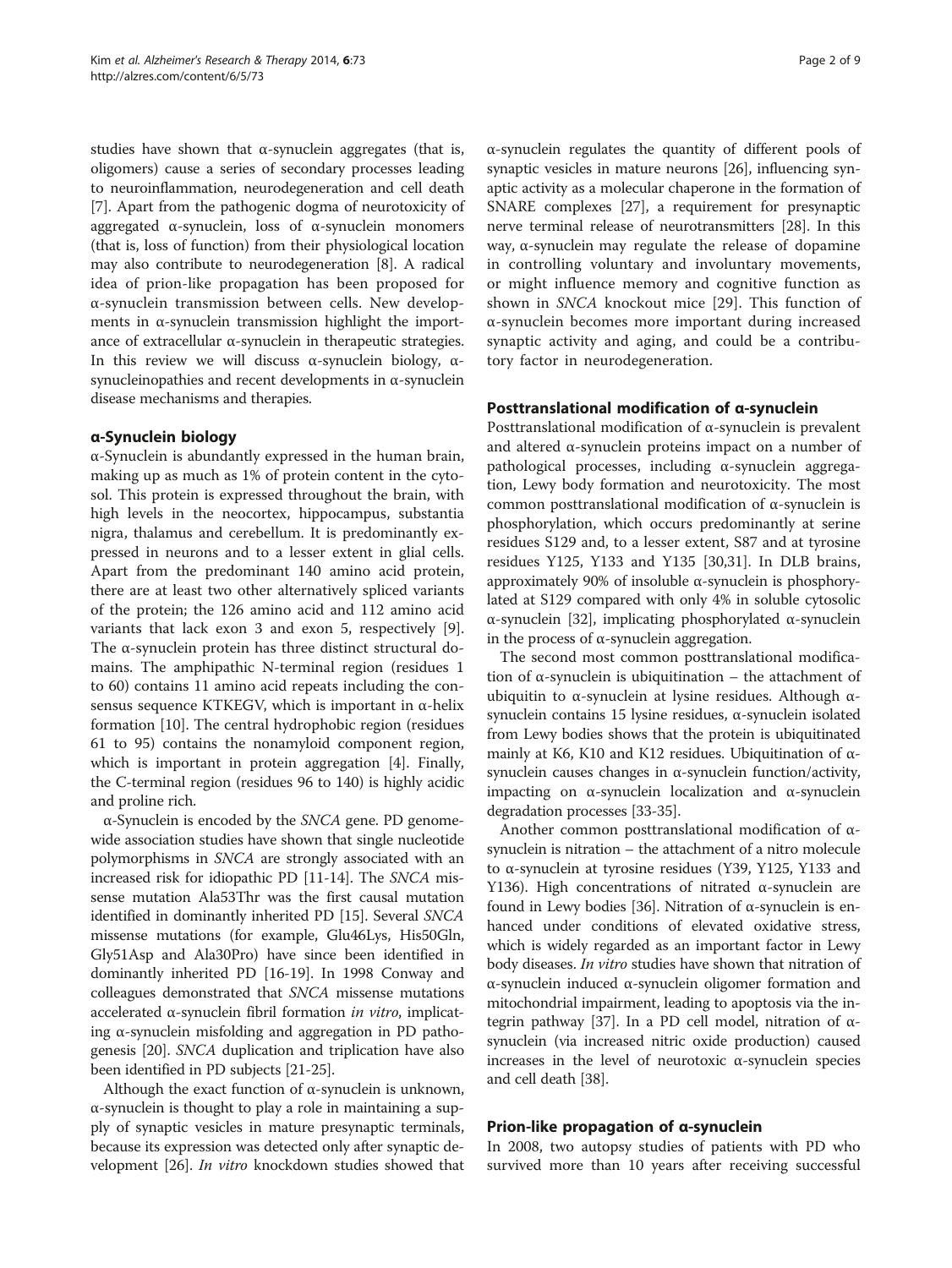transplants of embryonic dopamine neurons to treat their disease observed that the surviving transplanted neurons had α-synuclein accumulation in typical Lewy bodies [[39,40](#page-6-0)]. The only way these neurons could have such pathology was by a propagating mechanism, a concept of transmission more commonly associated with prion diseases [\[41\]](#page-6-0). It should be noted that Braak and colleagues had in 2003 proposed a transmissible mechanism for αsynuclein propagation based on observations that the disease seemed to start in the nose and/or gut and progress to invade the brain in a staged manner [[42,43\]](#page-6-0). A number of subsequent studies in animal and cell culture models have proven this concept of transmission of α-synuclein between neurons, showing that exogenous α-synuclein induces Lewy body pathology along neuroanatomical pathways in the brain (for example [[44](#page-6-0)-[48](#page-6-0)]). It should be noted that it is the conformation of the protein that is transmitted to endogenous protein residing within neurons, as in mouse models the aggregates from exogenous sources disappear in about a week with endogenous aggregates beginning around 3 months later [\[49\]](#page-6-0). This observation suggests that a particular strain of  $\alpha$ -synuclein is transmitted between neurons.

Consistent with the concept of different prion strains [[50\]](#page-6-0), a number of studies have now identified and characterized different strains of α-synuclein. Strains made in vivo exhibit fundamentally different properties, including the packing of their building blocks and growth and amplification properties, as well as their tropism, cellular binding and penetration properties and toxicity [[51,52\]](#page-6-0). These differences can be exaggerated by modifying the solution concentration, molecular crowding, agitation, temperature, pH and ionic strength [\[53\]](#page-6-0). Exogenous factors that accelerate the in vitro aggregation of α-synuclein include agrochemicals, polycations, histones, metal ions, glycosaminoglycans, sodium dodecyl sulfate and organic solvents, while factors that inhibit α-synuclein aggregation include small chemical compounds, heat shock proteins, PAMAM dendrimers, βsynuclein and γ-synuclein, catecholamines, phospholipids, rifampicin, trehalose and oxidative modifications [\[53\]](#page-6-0). The combination of different factors may impact on the strains of α-synuclein in different people and may explain some of the heterogeneity that is known both clinically and pathologically, and especially in the dynamics of the different types of Lewy body diseases [[54\]](#page-6-0). Morphological and structural differences have been noted in patients with Lewy bodies consistent with the concept of different α-synuclein strains – Lewy bodies in the brainstem are morphologically different from those in the cortex [[55](#page-6-0)], and conformationally different strains of α-synuclein have been identified from cortical tissue samples of patients with PD depending on the presence or absence of Alzheimer pathologies [[52\]](#page-6-0).

## Binding and interaction of α-synuclein with lipid membranes

Under normal conditions, α-synuclein exists as a randomly structured and natively unfolded protein and remains as a monomer within the cytoplasm. Under pathological conditions, however, α-synuclein undergoes structural/conformational changes causing the monomers to aggregate with each other and become insoluble. Much evidence suggests that changes to the α-synuclein structure and properties are initiated when the protein binds and interacts with lipid surfaces, such as lipid droplets, phospholipid bilayers or lipid membranes. When α-synuclein monomers, isolated from human neurons, were exposed to synthetic lipid membranes, they readily bound to the membrane surface and formed dimers and oligomers [\[56,57\]](#page-6-0). Such an interaction is thought to induce a dramatic change in α-synuclein structure from its unfolded form to a folded α-helical secondary structure [[57](#page-6-0)]. The imperfect repeats of 11 amino acids present in α-synuclein, similar to the amphipathic α-helical motif common to apolipoproteins and other lipid-binding proteins, appear to play an important role in the lipid membrane binding process [[58\]](#page-6-0). What is significant about such a change is that the α-helical form of α-synuclein is prone to forming different types of oligomers, the species that are thought to be toxic to cells. The lipid composition of membranes has been shown to affect the binding/interaction of α-synuclein to the membrane and subsequent oligomerization [[56,59](#page-6-0)].  $α$ -Synuclein is thought to preferentially bind to regions of membranes that are enriched in lipids [[60](#page-6-0)]. These regions are called lipid rafts and are characterized by high concentrations of cholesterol and sphingolipids and altered surface charge that may favor α-synuclein binding. The lipid rafts appear to serve as a platform that promotes  $\alpha$ -synuclein binding and oligomerization.

Contrary to overwhelming evidence that  $\alpha$ -synuclein exists as an unfolded monomer in the cytosol, Bartels and colleagues reported that endogenous α-synuclein exists predominantly as a folded tetramer  $(\sim 58 \text{ kDa})$  [\[61](#page-6-0)]. The explanation provided by the authors for this apparent difference is that most studies claiming the unfolded monomer hypothesis commonly use sample heating and denaturing gels to analyze α-synuclein, whereas the authors used nondenaturing conditions. They have also provided evidence by other means – that is, scanning transmission electron microscopy and cell cross-linking – to confirm the prevalence of α-synuclein tetramer in neurons and human brain tissues [[61\]](#page-6-0). Bartels and colleagues proposed that since α-synuclein tetramers are less likely to form aggregates, the tetramers first undergo destabilization prior to forming aggregates. The authors suggested that stabilizing the physiological tetramers could reduce α-synuclein pathogenicity in PD and other α-synucleinopathies.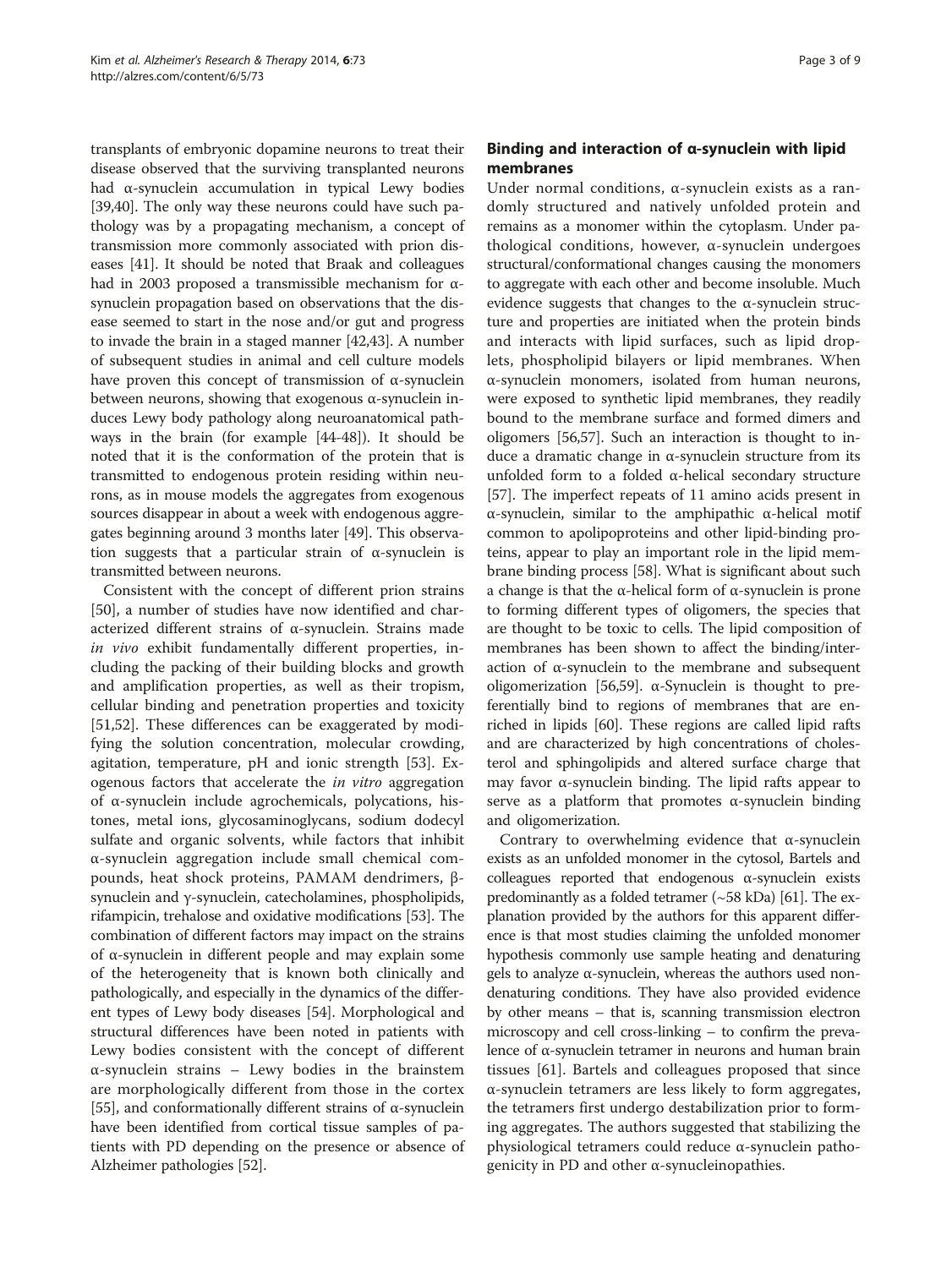#### Dementia with Lewy bodies

DLB was initially identified as a dementia syndrome with Lewy body pathology [[62](#page-6-0)], which is now incorporated in the Diagnostic and Statistical Manual criteria as a clinical disease entity (neurocognitive disorder with Lewy bodies). Current objective data suggest that the sensitivity of accurate clinical diagnosis is very low, however, with most clinical cases identified actually having AD rather than DLB at autopsy [[63](#page-6-0)-[68\]](#page-6-0), and therefore current diagnostic criteria for DLB exclude cases with coexisting AD pathology [\[62\]](#page-6-0). Although DLB remains easy to identify pathologically with different cellular pathologies differentiating it from other dementia syndromes, pathological identification using only Lewy body pathology has been shown to be inaccurate due to overlap with patients without dementia symptoms. Current neuropathological criteria state that neurocognitive syndromes with Lewy bodies are most likely when Lewy bodies are prevalent in at least limbic brain regions, but are also often found in association neocortices [\[69\]](#page-6-0). A number of studies have shown that a combination of cellular pathologies, which include α-synuclein and β-amyloid deposition as well as dopamine denervation, assist with differentiating this dementia syndrome from others [\[54\]](#page-6-0). Approximately 25% of DLB patients display significant parkinsonian symptoms at the onset of disease, consistent with an early dopamine denervation, whereas 25% of DLB patients never develop any parkinsonian symptoms and have less significant dopamine loss. DLB is best conceptualized as a dominant dementia syndrome with multiple pathologies that include Lewy bodies and more frequently has multiple pathologies compared with AD [[70](#page-7-0)]. The diversity of clinical phenotypes associated with DLB is likely to reflect the timing and different combinations of these pathologies within different brain regions.

Because of the difficulty in obtaining clinically proven cases with pathological DLB, studies of the underlying molecular changes in the brain are rare. Interesting pathological differences have been noted – the longer the duration of parkinsonism prior to dementia onset, the less severe the cortical α-synuclein and β-amyloid deposition as well as the cortical cholinergic deficit [\[71](#page-7-0)]. DLB patients present significant cholinergic deficits [\[72](#page-7-0)-[74](#page-7-0)] and a decrease in serum  $\alpha$ -synuclein [\[75](#page-7-0)].

## Parkinson's disease and Parkinson's disease dementia

In contrast to DLB, which is a dominant dementia syndrome, PD is a dominant movement disorder characterized by the presence of two of four cardinal signs (that is, bradykinesia, rigidity, resting tremor, gait instability) that are responsive to levodopa therapy [[76\]](#page-7-0). Current neuropathological criteria require moderate to severe loss of pigmented dopamine neurons in the substantia nigra

along with Lewy bodies at least in the brainstem [[69](#page-6-0)]. PDD was defined in 2007 as a dementia syndrome in patients with an initial diagnosis of PD for more than 1 year [[77](#page-7-0)] and, as stated above for DLB, the cognitive symptoms are thought to occur when Lewy bodies are prevalent in at least limbic brain regions, but often also in association neocortices [[69\]](#page-6-0). A smaller proportion of people with PDD have multiple pathologies [\[78\]](#page-7-0) as observed in most DLB cases (see above).

Changes in the phosphorylation and solubility of α-synuclein occur prior to Lewy body formation in PD and PDD [[79-81\]](#page-7-0). In terms of solubility, the amount of soluble α-synuclein is not substantially increased and actually decreases slightly over the course of PD [\[79,82](#page-7-0)]. The levels of phosphorylation of α-synuclein greatly increase prior to Lewy body formation [[79-81](#page-7-0)] and the Lewy body formation correlates with an enhanced lipid association of α-synuclein [[79\]](#page-7-0). In a longitudinal study of patients with PD it took an average 13 years for the propagation of Lewy body aggregates to reach limbic brain regions, and 18 years before aggregates occurred in association cortices in 50% of PD cases [[83](#page-7-0)]. These studies show that the intracellular changes in  $\alpha$ -synuclein take considerable time to propagate and that posttranslational modifications of α-synuclein are substantial prior to its irreversible fibrilization.

### Multiple system atrophy

MSA is a rapidly progressive neurodegenerative disease characterized by the clinical triad of parkinsonism (similar to PD), cerebellar ataxia and autonomic failure. The distribution of pathology classically encompasses three functional systems in the central nervous system – the striatonigral system, the olivopontocerebellar system and the autonomic system – impacting on movement, muscle control, blood pressure, heart rate and bladder function [[84](#page-7-0),[85](#page-7-0)]. Like PD and DLB, the dominant histopathology of MSA is the presence of misfolded and fibrillar  $\alpha$ -synuclein in the cytoplasm. However, unlike PD and DLB, the principal site for α-synuclein deposition is in the oligodendrocytes rather than neurons. Based on current information, the sequence of pathological events in MSA is now recognized as myelin dysregulation first, followed by demyelination and then neurodegeneration and loss of neurons [[86](#page-7-0)-[88\]](#page-7-0); neurodegeneration therefore appears to be a secondary effect in MSA.

No causal mutations or multiplications of the coding sequence of α-synuclein have been identified in MSA cases [[89](#page-7-0)-[91\]](#page-7-0), although the search is not exhaustive because MSA is a rare disease. Earlier studies, based on small numbers of MSA cases, have reported that genetic variants of SNCA were associated with MSA [\[92-94](#page-7-0)]; however, a recent pioneering genome-wide association study of 918 MSA cases and 3,884 controls found no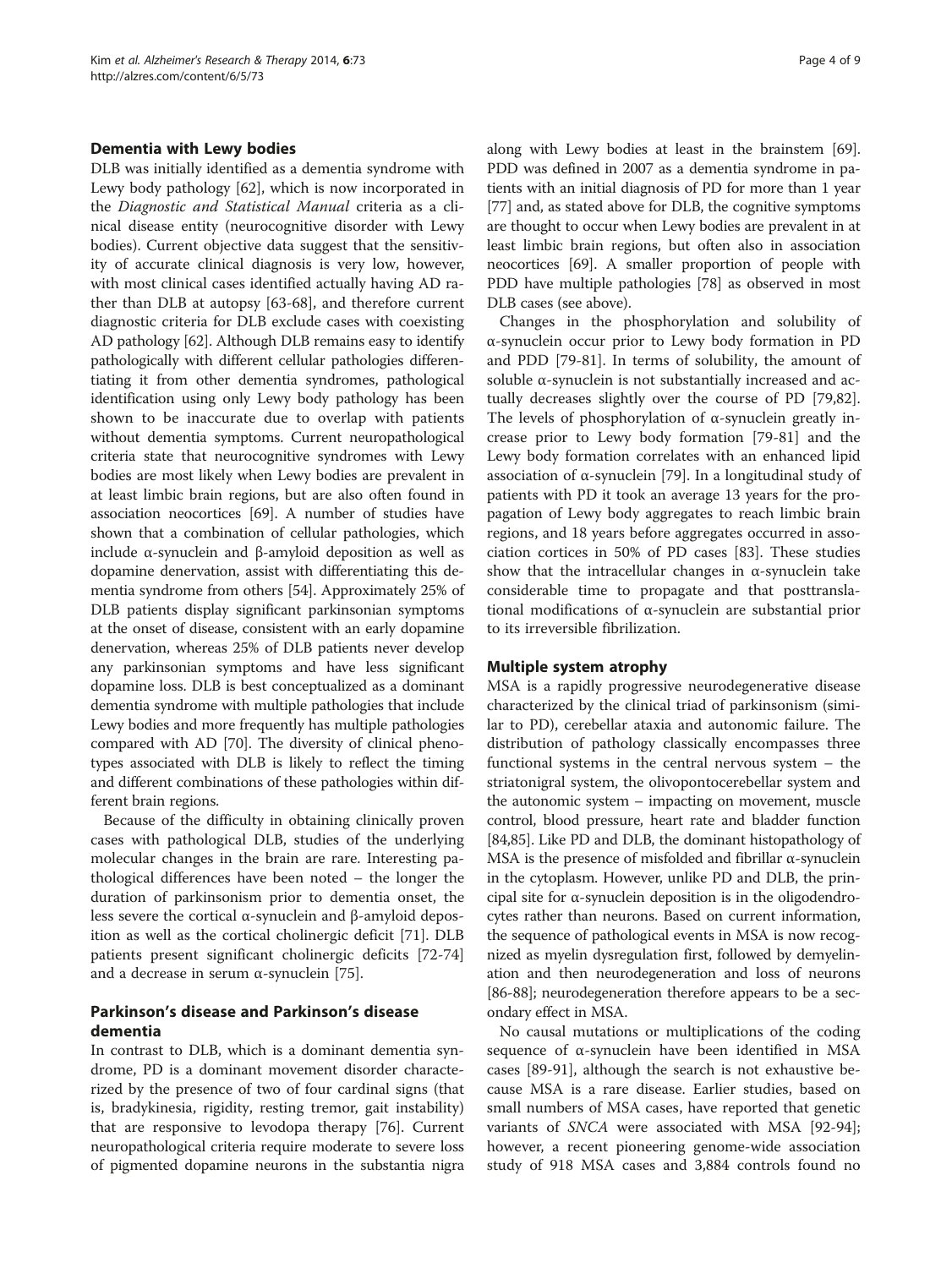risk-conferring loci on the SNCA gene [\[95](#page-7-0)]. Posttranslational modification studies of α-synuclein in MSA have shown that phosphorylation and ubiquitination are im-plicated in the deposition of α-synuclein [\[96](#page-7-0)], although no definitively causative relationships have yet been established. Furthermore, the origin of α-synuclein in oligodendrocytes remains stubbornly enigmatic. Although the evidence of significant physiological expression of α-synuclein in mature oligodendrocytes is conflicting [[97-99\]](#page-7-0), it has been proposed that upregulation of the SNCA gene in these cells could be the cause of  $\alpha$ synuclein aggregation. Nevertheless, successful animal models of MSA, which recapitulate both neuropathological and clinical features, have been generated by overexpression of α-synuclein in the oligodendrocytes [[96,100,101](#page-7-0)]. Alternatively, aberrant uptake of α-synuclein from the extracellular environment has also been proposed as a possible mechanism of α-synuclein aggregation in oligodendrocytes [[97,102,103](#page-7-0)].

## Lewy body pathology in Alzheimer's disease

Although Lewy bodies are the pathological hallmark of PD and DLB, recent studies suggest a considerable proportion of AD brains show α-synuclein pathology. In a recent study of 22 clinically diagnosed cases of AD, 10 were found to have α-synuclein immunoreactive Lewy bodies by subsequent pathological examination [\[104](#page-7-0)]. Other studies showed that as many as one-half of patients with AD, including both sporadic and familial cases, have α-synuclein aggregates [\[2](#page-5-0)[,105](#page-7-0)-[107](#page-8-0)]. In these studies, α-synuclein aggregates were mostly restricted to the amygdala, implying that the spread of α-synuclein inclusions is different to that of PD. Lewy pathology in AD has also been reported to be formed mainly in the cell body of neurons, and not in the axonal terminals and dendrites as in PD [\[107,108\]](#page-8-0). The Lewy pathology therefore possibly mirrors a nonspecific end stage of AD. However, genetic or lifestyle factors might prime neurons to accumulate α-synuclein aggregates in a subset of AD patients, and thus  $\alpha$ -synuclein aggregates might reflect a causal pathogenic mechanism in AD.

Several studies show that high levels of AD pathology are often observed in patients with PD and DLB [[78](#page-7-0)] and correlate with the decline in cognitive function more than the amount of α-synuclein aggregates  $[109-111]$  $[109-111]$ . Interestingly, PD/DLB cases with AD pathology have higher α-synuclein levels in cortical and limbic areas than cases without AD pathology [[112](#page-8-0)], which implies a possible interaction between α-synuclein and AD pathology in these disorders. How the pathologies of α-synuclein, β-amyloid and tau relate to each other in PD and AD is poorly understood. Recent work using a transgenic mouse model of DLB-AD provides some clues to the interaction between β-amyloid, tau and

α-synuclein [[113\]](#page-8-0). This mouse model was generated from a cross between  $3 \times$  Tg-AD mice and mice that ex-press the A53T mutation in α-synuclein [[114\]](#page-8-0). The DLB-AD mice exhibited accelerated cognitive decline, compared with  $3 \times$  Tg-AD mice alone, with more severe β-amyloid, tau and α-synuclein pathologies [[113\]](#page-8-0). These data suggest that the three pathologies interact and somehow enhance each other, resulting in accelerated cognitive dysfunction.

## Therapeutic strategies

Because of the marked cholinergic deficit associated with DLB (see above), cholinesterase inhibitors are routinely used for clinical improvement [\[115\]](#page-8-0). In PDD these agents have been shown to improve cognitive function, behavioral disturbances and activities of daily living [\[115](#page-8-0)]. Their effect in DLB is less clear [\[115\]](#page-8-0), potentially because DLB is poorly diagnosed clinically and often has multiple underlying pathologies (see above). Interestingly, successful treatment with cholinesterase inhibitors was shown to decrease β-amyloid deposition in a small study of DLB patients [\[116\]](#page-8-0), suggesting that these drugs have mechanistic as well as symptomatic effects. Considering the molecular events surrounding α-synuclein deposition, a number of strategies are being developed [[117,118](#page-8-0)]. These strategies include small anti-aggregating molecules and chaperones [[119](#page-8-0)-[123](#page-8-0)], but perhaps the most promising strategy is the development of antibody therapies for α-synuclein. These therapies target extracellular α-synuclein binding the protein to reduce its self-aggregation and increase its clearance, with a number of antibodies already in production [[124](#page-8-0)-[127](#page-8-0)]. Another promising development is the use of the β-lactum antibiotic ceftriaxone as a therapeutic agent to block α-synuclein aggregation [\[128\]](#page-8-0), although the macrocyclic antibiotic rifampicin has not been successful in MSA [\[129\]](#page-8-0).

### Conclusions

The assessment of different  $\alpha$ -synucleinopathies focuses on a variety of mechanisms that affect the pathogenesis of Lewy body diseases. While all α-synucleinopathies are characterized by α-synuclein aggregates with similar posttranslational modifications and lipid associations, the cell type involved, their location and their association with other protein depositions vary substantially, and recent data suggest that perhaps the strain of α-synuclein involved may also differ. An increase in α-synuclein is hypothesized to precipitate the protein's aggregation, and this is evident in some familial forms of PD, but the precipitating events for most of the  $\alpha$ -synucleinopathies remain to be determined. It is clear for Lewy body disorders that the neuronal propagation can be slow or rapid, and is impacted on by AD pathology; however, Lewy bodies in AD are focused in the amygdala, suggesting that the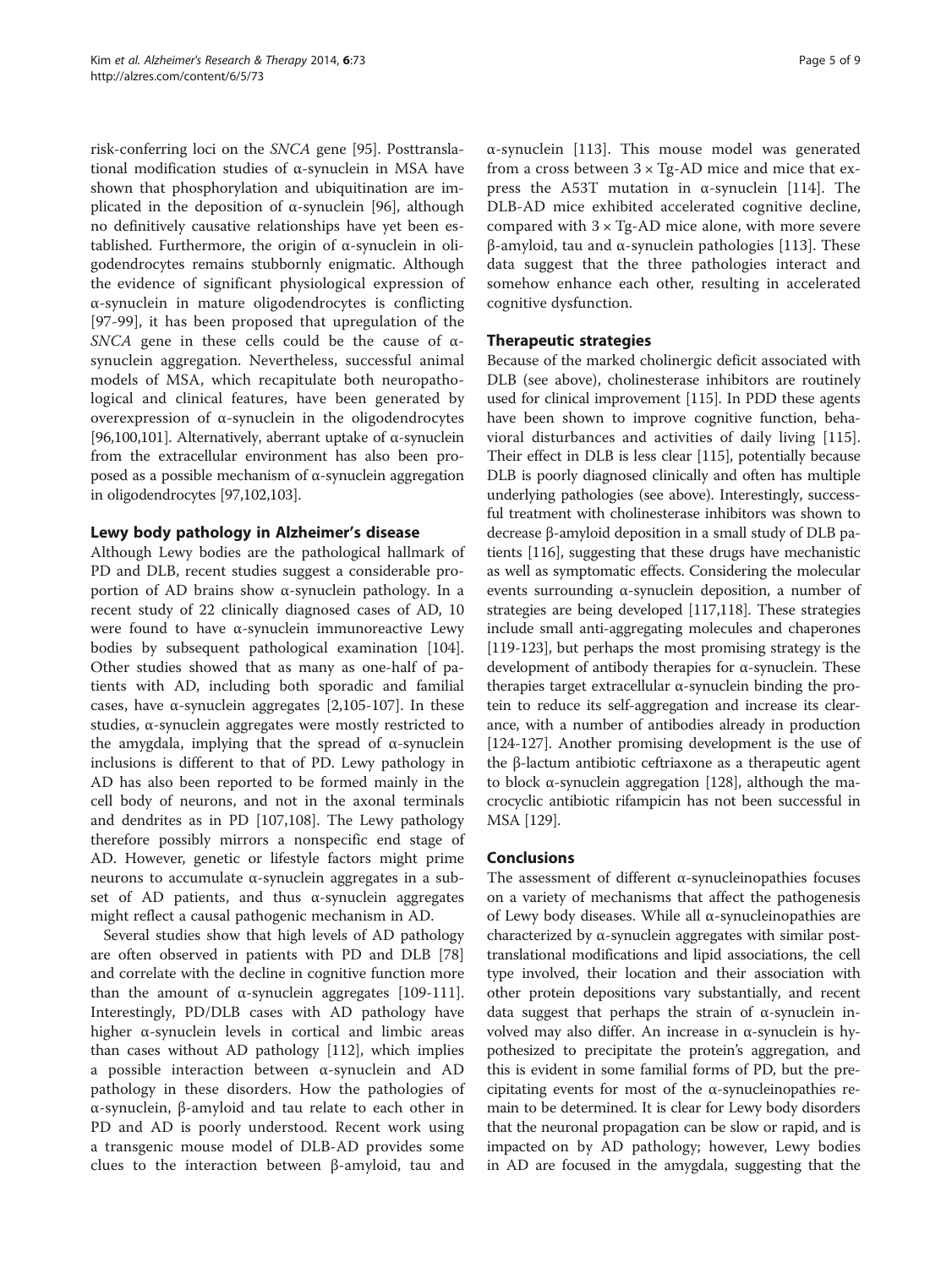<span id="page-5-0"></span>initiating region of α-synuclein aggregation in the brain can be diverse. Importantly, the concept of propagation of α-synuclein pathology between neurons has resulted in the development of new therapies that target this mechanism with the potential to halt or slow this aspect of Lewy body diseases.

Note: This article is part of a series on Lewy Body Dementia, edited

by Ian McKeith and James Galvin. Other articles in this series can

be found at [http://alzres.com/series/LewyBodyDementia.](http://alzres.com/series/LewyBodyDementia)

#### Abbreviations

AD: Alzheimer's disease; DLB: Dementia with Lewy bodies; MSA: Multiple system atrophy; PD: Parkinson's disease; PDD: Parkinson's disease dementia.

#### Competing interests

The authors declare that they have no competing interests.

#### Acknowledgements

This work was supported by a National Health and Medical Research Council of Australia (NHMRC) project grant (#1022325). GMH is a NHMRC Senior Principal Research Fellow (#630434).

#### Author details

<sup>1</sup>Neuroscience Research Australia, Barker Street, Randwick, NSW 2031, Australia. <sup>2</sup>School of Medical Sciences, University of New South Wales, Sydney, NSW 2052, Australia. <sup>3</sup>Department of Clinical and Experimental Medicine, Linköping University, SE-581 85 Linköping, Sweden.

#### Published online: 27 October 2014

#### References

- 1. Ueda K, Fukushima H, Masliah E, Xia Y, Iwai A, Yoshimoto M, Otero DA, Kondo J, Ihara Y, Saitoh T: Molecular cloning of cDNA encoding an unrecognized component of amyloid in Alzheimer disease. Proc Natl Acad Sci U S A 1993, 90:11282–11286.
- 2. Lippa CF, Fujiwara H, Mann DM, Giasson B, Baba M, Schmidt ML, Nee LE, O'Connell B, Pollen DA, St George-Hyslop P, Ghetti B, Nochlin D, Bird TD, Cairns NJ, Lee VM, Iwatsubo T, Trojanowski JQ: Lewy bodies contain altered alpha-synuclein in brains of many familial Alzheimer's disease patients with mutations in presenilin and amyloid precursor protein genes. Am J Pathol 1998, 153:1365–1370.
- Arai Y, Yamazaki M, Mori O, Muramatsu H, Asano G, Katayama Y: Alphasynuclein-positive structures in cases with sporadic Alzheimer's disease: morphology and its relationship to tau aggregation. Brain Res 2001, 888:287–296.
- 4. Spillantini MG, Schmidt ML, Lee VM, Trojanowski JQ, Jakes R, Goedert M: Alpha-synuclein in Lewy bodies. Nature 1997, 388:839–840.
- 5. Gai WP, Power JH, Blumbergs PC, Blessing WW: Multiple-system atrophy: a new alpha-synuclein disease? Lancet 1998, 352:547–548.
- 6. Newell KL, Boyer P, Gomez-Tortosa E, Hobbs W, Hedley-Whyte ET, Vonsattel JP, Hyman BT: Alpha-synuclein immunoreactivity is present in axonal swellings in neuroaxonal dystrophy and acute traumatic brain injury. J Neuropathol Exp Neurol 1999, 58:1263-1268.
- 7. Wolozin B, Behl C: Mechanisms of neurodegenerative disorders: part 1: protein aggregates. Arch Neurol 2000, 57:793–796.
- 8. Lashuel HA, Overk CR, Oueslati A, Masliah E: The many faces of alphasynuclein: from structure and toxicity to therapeutic target. Nat Rev Neurosci 2013, 14:38–48.
- Beyer K: Alpha-synuclein structure, posttranslational modification and alternative splicing as aggregation enhancers. Acta Neuropathol 2006, 112:237–251.
- 10. Clayton DF, George JM: The synucleins: a family of proteins involved in synaptic function, plasticity, neurodegeneration and disease. Trends Neurosci 1998, 21:249–254.
- 11. Pals P, Lincoln S, Manning J, Heckman M, Skipper L, Hulihan M, Van den Broeck M, De Pooter T, Cras P, Crook J, Van Broeckhoven C, Farrer MJ: alpha-Synuclein promoter confers susceptibility to Parkinson's disease. Ann Neurol 2004, 56:591–595.
- 12. Rajput A, Vilarino-Guell C, Rajput ML, Ross OA, Soto-Ortolaza AI, Lincoln SJ, Cobb SA, Heckman MG, Farrer MJ: Alpha-synuclein polymorphisms are associated with Parkinson's disease in a Saskatchewan population. Mov Disord 2009, 24:2411–2414.
- 13. Pankratz N, Wilk JB, Latourelle JC, DeStefano AL, Halter C, Pugh EW, Doheny KF, Gusella JF, Nichols WC, Foroud T, Myers RH: Genome-wide association study for susceptibility genes contributing to familial Parkinson disease. Hum Genet 2009, 124:593–605.
- 14. Maraganore DM, de Andrade M, Elbaz A, Farrer MJ, Ioannidis JP, Kruger R, Rocca WA, Schneider NK, Lesnick TG, Lincoln SJ, Hulihan MM, Aasly JO, Ashizawa T, Chartier-Harlin MC, Checkoway H, Ferrarese C, Hadjigeorgiou G, Hattori N, Kawakami H, Lambert JC, Lynch T, Mellick GD, Papapetropoulos S, Parsian A, Quattrone A, Riess O, Tan EK, Van Broeckhoven C: Collaborative analysis of alpha-synuclein gene promoter variability and Parkinson disease. JAMA 2006, 296:661–670.
- 15. Polymeropoulos MH, Lavedan C, Leroy E, Ide SE, Dehejia A, Dutra A, Pike B, Root H, Rubenstein J, Boyer R, Stenroos ES, Chandrasekharappa S, Athanassiadou A, Papapetropoulos T, Johnson WG, Lazzarini AM, Duvoisin RC, Di Iorio G, Golbe LI, Nussbaum RL: Mutation in the alpha-synuclein gene identified in families with Parkinson's disease. Science 1997, 276:2045–2047.
- 16. Kruger R, Kuhn W, Muller T, Woitalla D, Graeber M, Kosel S, Przuntek H, Epplen JT, Schols L, Riess O: Ala30Pro mutation in the gene encoding alpha-synuclein in Parkinson's disease. Nat Genet 1998, 18:106–108.
- 17. Zarranz JJ, Alegre J, Gomez-Esteban JC, Lezcano E, Ros R, Ampuero I, Vidal L, Hoenicka J, Rodriguez O, Atares B, Llorens V, Gomez Tortosa E, del Ser T, Munoz DG, de Yebenes JG: The new mutation, E46K, of alpha-synuclein causes Parkinson and Lewy body dementia. Ann Neurol 2004, 55:164–173.
- 18. Proukakis C, Dudzik CG, Brier T, MacKay DS, Cooper JM, Millhauser GL, Houlden H, Schapira AH: A novel alpha-synuclein missense mutation in Parkinson disease. Neurology 2013, 80:1062–1064.
- 19. Lesage S, Anheim M, Letournel F, Bousset L, Honore A, Rozas N, Pieri L, Madiona K, Durr A, Melki R, Verny C, Brice A: G51D alpha-synuclein mutation causes a novel Parkinsonian-pyramidal syndrome. Ann Neurol 2013, 73:459–471.
- 20. Conway KA, Harper JD, Lansbury PT: Accelerated in vitro fibril formation by a mutant alpha-synuclein linked to early-onset Parkinson disease. Nat Med 1998, 4:1318–1320.
- 21. Singleton AB, Farrer M, Johnson J, Singleton A, Hague S, Kachergus J, Hulihan M, Peuralinna T, Dutra A, Nussbaum R, Lincoln S, Crawley A, Hanson M, Maraganore D, Adler C, Cookson MR, Muenter M, Baptista M, Miller D, Blancato J, Hardy J, Gwinn-Hardy K: alpha-Synuclein locus triplication causes Parkinson's disease. Science 2003, 302:841.
- 22. Chartier-Harlin MC, Kachergus J, Roumier C, Mouroux V, Douay X, Lincoln S, Levecque C, Larvor L, Andrieux J, Hulihan M, Waucquier N, Defebvre L, Amouyel P, Farrer M, Destee A: Alpha-synuclein locus duplication as a cause of familial Parkinson's disease. Lancet 2004, 364:1167–1169.
- 23. Ibanez P, Bonnet AM, Debarges B, Lohmann E, Tison E, Pollak P, Agid Y, Durr A, Brice A: Causal relation between alpha-synuclein gene duplication and familial Parkinson's disease. Lancet 2004, 364:1169-1171.
- 24. Fuchs J, Nilsson C, Kachergus J, Munz M, Larsson EM, Schule B, Langston JW, Middleton FA, Ross OA, Hulihan M, Gasser T, Farrer MJ: Phenotypic variation in a large Swedish pedigree due to SNCA duplication and triplication. Neurology 2007, 68:916–922.
- 25. Nishioka K, Ross OA, Ishii K, Kachergus JM, Ishiwata K, Kitagawa M, Kono S, Obi T, Mizoguchi K, Inoue Y, Imai H, Takanashi M, Mizuno Y, Farrer MJ, Hattori N: Expanding the clinical phenotype of SNCA duplication carriers. Mov Disord 2009, 24:1811–1819.
- 26. Murphy DD, Rueter SM, Trojanowski JQ, Lee VM: Synucleins are developmentally expressed, and alpha-synuclein regulates the size of the presynaptic vesicular pool in primary hippocampal neurons. J Neurosci 2000, 20:3214–3220.
- 27. Bonini NM, Giasson BI: Snaring the function of alpha-synuclein. Cell 2005, 123:359–361.
- 28. Burre J, Sharma M, Tsetsenis T, Buchman V, Etherton MR, Sudhof TC: Alpha-synuclein promotes SNARE-complex assembly in vivo and in vitro. Science 2010, 329:1663–1667.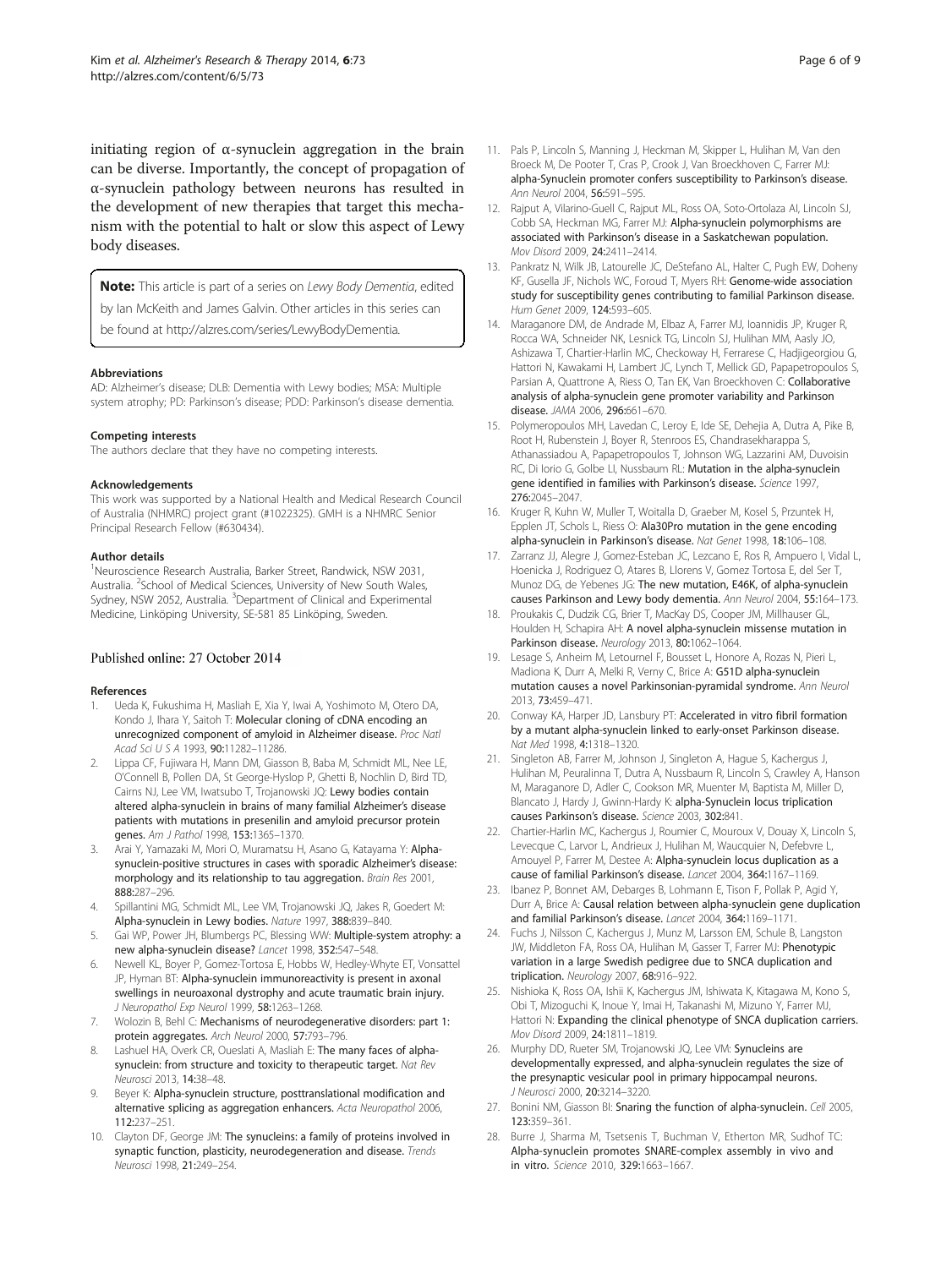- <span id="page-6-0"></span>29. Kokhan VS, Afanasyeva MA, Van'kin GI: alpha-Synuclein knockout mice have cognitive impairments. Behav Brain Res 2012, 231:226-230.
- 30. Okochi M, Walter J, Koyama A, Nakajo S, Baba M, Iwatsubo T, Meijer L, Kahle PJ, Haass C: Constitutive phosphorylation of the Parkinson's disease associated alpha-synuclein. J Biol Chem 2000, 275:390–397.
- 31. Nakamura T, Yamashita H, Takahashi T, Nakamura S: Activated Fyn phosphorylates alpha-synuclein at tyrosine residue 125. Biochem Biophys Res Commun 2001, 280:1085–1092.
- 32. Anderson JP, Walker DE, Goldstein JM, de Laat R, Banducci K, Caccavello RJ, Barbour R, Huang J, Kling K, Lee M, Diep L, Keim PS, Shen X, Chataway T, Schlossmacher MG, Seubert P, Schenk D, Sinha S, Gai WP, Chilcote TJ: Phosphorylation of Ser-129 is the dominant pathological modification of alpha-synuclein in familial and sporadic Lewy body disease. J Biol Chem 2006, 281:29739–29752.
- 33. Nonaka T, Iwatsubo T, Hasegawa M: Ubiquitination of alpha-synuclein. Biochemistry 2005, 44:361–368.
- 34. House CM, Hancock NC, Moller A, Cromer BA, Fedorov V, Bowtell DD, Parker MW, Polekhina G: Elucidation of the substrate binding site of Siah ubiquitin ligase. Structure 2006, 14:695-701
- 35. Lee JT, Wheeler TC, Li L, Chin LS: Ubiquitination of alpha-synuclein by Siah-1 promotes alpha-synuclein aggregation and apoptotic cell death. Hum Mol Genet 2008, 17:906–917.
- 36. Giasson BI, Duda JE, Murray IV, Chen Q, Souza JM, Hurtig HI, Ischiropoulos H, Trojanowski JQ, Lee VM: Oxidative damage linked to neurodegeneration by selective alpha-synuclein nitration in synucleinopathy lesions. Science 2000, 290:985–989.
- 37. Liu Y, Qiang M, Wei Y, He R: A novel molecular mechanism for nitrated α-synuclein-induced cell death. J Mol Cell Biol 2011, 3:239–249.
- 38. Danielson SR, Held JM, Schilling B, Oo M, Gibson BW, Andersen JK: Preferentially increased nitration of alpha-synuclein at tyrosine-39 in a cellular oxidative model of Parkinson's disease. Anal Chem 2009, 81:7823–7828.
- 39. Kordower JH, Chu Y, Hauser RA, Freeman TB, Olanow CW: Lewy body-like pathology in long-term embryonic nigral transplants in Parkinson's disease. Nat Med 2008, 14:504–506.
- 40. Li JY, Englund E, Holton JL, Soulet D, Hagell P, Lees AJ, Lashley T, Quinn NP, Rehncrona S, Bjorklund A, Widner H, Revesz T, Lindvall O, Brundin P: Lewy bodies in grafted neurons in subjects with Parkinson's disease suggest host-to-graft disease propagation. Nat Med 2008, 14:501–503.
- 41. Brundin P, Melki R, Kopito R: Prion-like transmission of protein aggregates in neurodegenerative diseases. Nat Rev Mol Cell Biol 2010, 11:301–307.
- 42. Braak H, Del Tredici K, Rub U, de Vos RA, Jansen Steur EN, Braak E: Staging of brain pathology related to sporadic Parkinson's disease. Neurobiol Aging 2003, 24:197–211.
- 43. Braak H, Rub U, Gai WP, Del Tredici K: Idiopathic Parkinson's disease: possible routes by which vulnerable neuronal types may be subject to neuroinvasion by an unknown pathogen. J Neural Transm 2003, 110:517–536.
- 44. Hansen C, Angot E, Bergstrom AL, Steiner JA, Pieri L, Paul G, Outeiro TF, Melki R, Kallunki P, Fog K, Li JY, Brundin P: alpha-Synuclein propagates from mouse brain to grafted dopaminergic neurons and seeds aggregation in cultured human cells. J Clin Invest 2011, 121:715-725.
- 45. Ulusoy A, Rusconi R, Perez-Revuelta BI, Musgrove RE, Helwig M, Winzen-Reichert B, Di Monte DA: Caudo-rostral brain spreading of alpha-synuclein through vagal connections. EMBO Mol Med 2013, 5:1051–1059.
- 46. Rey NL, Petit GH, Bousset L, Melki R, Brundin P: Transfer of human alphasynuclein from the olfactory bulb to interconnected brain regions in mice. Acta Neuropathol 2013, 126:555–573.
- 47. Luk KC, Lee VM: Modeling Lewy pathology propagation in Parkinson's disease. Parkinsonism Relat Disord 2014, 20:S85–S87.
- 48. Recasens A, Dehay B, Bove J, Carballo-Carbajal I, Dovero S, Perez-Villalba A, Fernagut PO, Blesa J, Parent A, Perier C, Farinas I, Obeso JA, Bezard E, Vila M: Lewy body extracts from Parkinson disease brains trigger alphasynuclein pathology and neurodegeneration in mice and monkeys. Ann Neurol 2014, 75:351–362.
- 49. Masuda-Suzukake M, Nonaka T, Hosokawa M, Oikawa T, Arai T, Akiyama H, Mann DM, Hasegawa M: Prion-like spreading of pathological alphasynuclein in brain. Brain 2013, 136:1128–1138.
- 50. Kretzschmar H, Tatzelt J: Prion disease: a tale of folds and strains. Brain Pathol 2013, 23:321–332.
- 51. Bousset L, Pieri L, Ruiz-Arlandis G, Gath J, Jensen PH, Habenstein B, Madiona K, Olieric V, Bockmann A, Meier BH, Melki R: Structural and functional characterization of two alpha-synuclein strains. Nat Commun 2013, 4:2575.
- 52. Guo JL, Covell DJ, Daniels JP, Iba M, Stieber A, Zhang B, Riddle DM, Kwong LK, Xu Y, Trojanowski JQ, Lee VM: Distinct alpha-synuclein strains differentially promote tau inclusions in neurons. Cell 2013, 154:103–117.
- 53. Narkiewicz J, Giachin G, Legname G: In vitro aggregation assays for the characterization of alpha-synuclein prion-like properties. Prion 2014,  $8.19 - 32$
- 54. Halliday GM, Holton JL, Revesz T, Dickson DW: Neuropathology underlying clinical variability in patients with synucleinopathies. Acta Neuropathol 2011, 122:187–204.
- 55. Spillantini MG, Crowther RA, Jakes R, Hasegawa M, Goedert M: alpha-Synuclein in filamentous inclusions of Lewy bodies from Parkinson's disease and dementia with lewy bodies. Proc Natl Acad Sci U S A 1998, 95:6469–6473.
- 56. Leng Y, Chase TN, Bennett MC: Muscarinic receptor stimulation induces translocation of an alpha-synuclein oligomer from plasma membrane to a light vesicle fraction in cytoplasm. J Biol Chem 2001, 276:28212–28218.
- 57. Davidson WS, Jonas A, Clayton DF, George JM: Stabilization of alphasynuclein secondary structure upon binding to synthetic membranes. J Biol Chem 1998, 273:9443–9449.
- 58. Segrest JP, Jones MK, De Loof H, Brouillette CG, Venkatachalapathi YV, Anantharamaiah GM: The amphipathic helix in the exchangeable apolipoproteins: a review of secondary structure and function. J Lipid Res 1992, 33:141–166.
- 59. Cole NB, Murphy DD, Grider T, Rueter S, Brasaemle D, Nussbaum RL: Lipid droplet binding and oligomerization properties of the Parkinson's disease protein alpha-synuclein. J Biol Chem 2002, 277:6344–6352.
- 60. Fortin DL, Troyer MD, Nakamura K, Kubo S, Anthony MD, Edwards RH: Lipid rafts mediate the synaptic localization of alpha-synuclein. J Neurosci 2004, 24:6715–6723.
- 61. Bartels T, Choi JG, Selkoe DJ: alpha-Synuclein occurs physiologically as a helically folded tetramer that resists aggregation. Nature 2011, 477:107–110.
- 62. McKeith IG, Dickson DW, Lowe J, Emre M, O'Brien JT, Feldman H, Cummings J, Duda JE, Lippa C, Perry EK, Aarsland D, Arai H, Ballard CG, Boeve B, Burn DJ, Costa D, Del Ser T, Dubois B, Galasko D, Gauthier S, Goetz CG, Gomez-Tortosa E, Halliday G, Hansen LA, Hardy J, Iwatsubo T, Kalaria RN, Kaufer D, Kenny RA, Korczyn A, et al: Diagnosis and management of dementia with Lewy bodies: third report of the DLB Consortium. Neurology 2005, 65:1863–1872.
- 63. Weisman D, Cho M, Taylor C, Adame A, Thal LJ, Hansen LA: In dementia with Lewy bodies, Braak stage determines phenotype, not Lewy body distribution. Neurology 2007, 69:356–359.
- 64. Fujishiro H, Ferman TJ, Boeve BF, Smith GE, Graff-Radford NR, Uitti RJ, Wszolek ZK, Knopman DS, Petersen RC, Parisi JE, Dickson DW: Validation of the neuropathologic criteria of the third consortium for dementia with Lewy bodies for prospectively diagnosed cases. J Neuropathol Exp Neurol 2008, 67:649–656.
- 65. Oinas M, Polvikoski T, Sulkava R, Myllykangas L, Juva K, Notkola IL, Rastas S, Niinisto L, Kalimo H, Paetau A: Neuropathologic findings of dementia with lewy bodies (DLB) in a population-based Vantaa 85+ study. J Alzheimers Dis 2009, 18:677–689.
- 66. Walker Z, Jaros E, Walker RW, Lee L, Costa DC, Livingston G, Ince PG, Perry R, McKeith I, Katona CL: Dementia with Lewy bodies: a comparison of clinical diagnosis, FP-CIT single photon emission computed tomography imaging and autopsy. J Neurol Neurosurg Psychiatry 2007, 78:1176-1181.
- 67. Nelson PT, Jicha GA, Kryscio RJ, Abner EL, Schmitt FA, Cooper G, Xu LO, Smith CD, Markesbery WR: Low sensitivity in clinical diagnoses of dementia with Lewy bodies. J Neurol 2010, 257:359-366.
- 68. Ferman TJ, Boeve BF, Smith GE, Lin SC, Silber MH, Pedraza O, Wszolek Z, Graff-Radford NR, Uitti R, Van Gerpen J, Pao W, Knopman D, Pankratz VS, Kantarci K, Boot B, Parisi JE, Dugger BN, Fujishiro H, Petersen RC, Dickson DW: Inclusion of RBD improves the diagnostic classification of dementia with Lewy bodies. Neurology 2011, 77:875–882.
- 69. Dickson DW, Braak H, Duda JE, Duyckaerts C, Gasser T, Halliday GM, Hardy J, Leverenz JB, Del Tredici K, Wszolek ZK, Litvan I: Neuropathological assessment of Parkinson's disease: refining the diagnostic criteria. Lancet Neurol 2009, 8:1150–1157.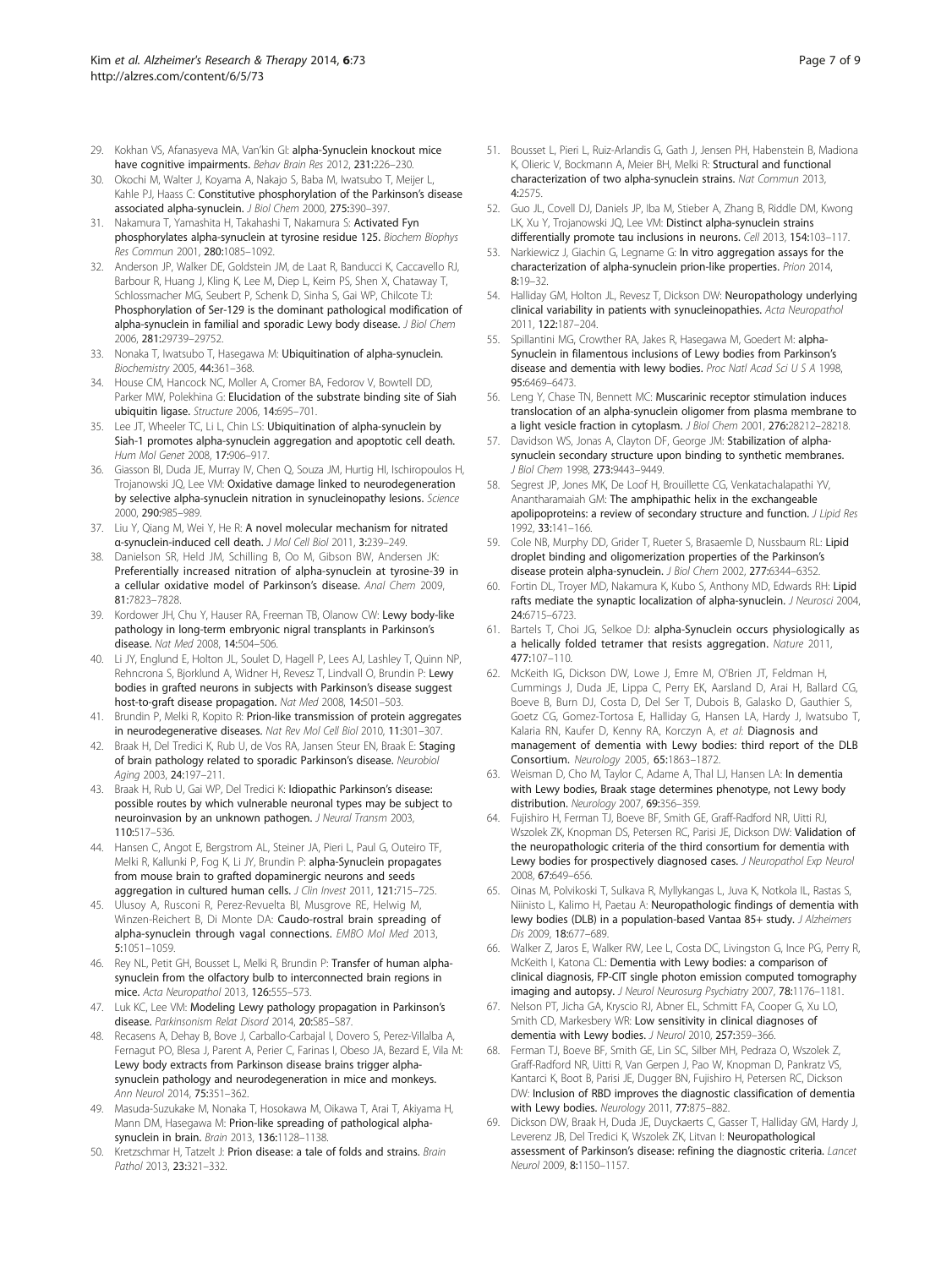- <span id="page-7-0"></span>70. Kovacs GG, Alafuzoff I, Al-Sarraj S, Arzberger T, Bogdanovic N, Capellari S, Ferrer I, Gelpi E, Kovari V, Kretzschmar H, Nagy Z, Parchi P, Seilhean D, Soininen H, Troakes C, Budka H: Mixed brain pathologies in dementia: the BrainNet Europe consortium experience. Dement Geriatr Cogn Disord 2008, 26:343–350.
- 71. Ballard C, Ziabreva I, Perry R, Larsen JP, O'Brien J, McKeith I, Perry E, Aarsland D: Differences in neuropathologic characteristics across the Lewy body dementia spectrum. Neurology 2006, 67:1931–1934.
- 72. Tiraboschi P, Hansen LA, Alford M, Sabbagh MN, Schoos B, Masliah E, Thal LJ, Corey-Bloom J: Cholinergic dysfunction in diseases with Lewy bodies. Neurology 2000, 54:407–411.
- 73. Shimada H, Hirano S, Shinotoh H, Aotsuka A, Sato K, Tanaka N, Ota T, Asahina M, Fukushi K, Kuwabara S, Hattori T, Suhara T, Irie T: Mapping of brain acetylcholinesterase alterations in Lewy body disease by PET. Neurology 2009, 73:273–278.
- 74. Marcone A, Garibotto V, Moresco RM, Florea I, Panzacchi A, Carpinelli A, Virta JR, Tettamanti M, Borroni B, Padovani A, Bertoldo A, Herholz K, Rinne JO, Cappa SF, Perani D: [11C]-MP4A PET cholinergic measurements in amnestic mild cognitive impairment, probable Alzheimer's disease, and dementia with Lewy bodies: a Bayesian method and voxel-based analysis. J Alzheimers Dis 2012, 31:387–399.
- 75. Laske C, Fallgatter AJ, Stransky E, Hagen K, Berg D, Maetzler W: Decreased alpha-synuclein serum levels in patients with Lewy body dementia compared to Alzheimer's disease patients and control subjects. Dement Geriatr Cogn Disord 2011, 31:413–416.
- 76. Gelb DJ, Oliver E, Gilman S: Diagnostic criteria for Parkinson disease. Arch Neurol 1999, 56:33–39.
- 77. Emre M, Aarsland D, Brown R, Burn DJ, Duyckaerts C, Mizuno Y, Broe GA, Cummings J, Dickson DW, Gauthier S, Goldman J, Goetz C, Korczyn A, Lees A, Levy R, Litvan I, McKeith I, Olanow W, Poewe W, Quinn N, Sampaio C, Tolosa E, Dubois B: Clinical diagnostic criteria for dementia associated with Parkinson's disease. Mov Disord 2007, 22:1689–1707.
- 78. Irwin DJ, Lee VM, Trojanowski JQ: Parkinson's disease dementia: convergence of alpha-synuclein, tau and amyloid-beta pathologies. Nat Rev Neurosci 2013, 14:626–636.
- 79. Zhou J, Broe M, Huang Y, Anderson JP, Gai WP, Milward EA, Porritt M, Howells D, Hughes AJ, Wang X, Halliday GM: Changes in the solubility and phosphorylation of alpha-synuclein over the course of Parkinson's disease. Acta Neuropathol 2011, 121:695-704.
- 80. Lue LF, Walker DG, Adler CH, Shill H, Tran H, Akiyama H, Sue LI, Caviness J, Sabbagh MN, Beach TG: Biochemical increase in phosphorylated alphasynuclein precedes histopathology of Lewy-type synucleinopathies. Brain Pathol 2012, 22:745–756.
- 81. Walker DG, Lue LF, Adler CH, Shill HA, Caviness JN, Sabbagh MN, Akiyama H, Serrano GE, Sue LI, Beach TG, Arizona Parkinson Disease Consortium: Changes in properties of serine 129 phosphorylated alpha-synuclein with progression of Lewy-type histopathology in human brains. Exp Neurol 2013, 240:190–204.
- 82. Tong J, Wong H, Guttman M, Ang LC, Forno LS, Shimadzu M, Rajput AH, Muenter MD, Kish SJ, Hornykiewicz O, Furukawa Y: Brain alpha-synuclein accumulation in multiple system atrophy, Parkinson's disease and progressive supranuclear palsy: a comparative investigation. Brain 2010, 133:172–188.
- 83. Halliday G, Hely M, Reid W, Morris J: The progression of pathology in longitudinally followed patients with Parkinson's disease. Acta Neuropathol 2008, 115:409–415.
- 84. Wenning G, Tison F, Ben Shlomo Y, Daniel S, Quinn N: Multiple system atrophy: a review of 203 pathologically proven cases. Mov Disord 1997, 12:133–147.
- 85. Ozawa T, Okuizumi K, Ikeuchi T, Wakabayashi K, Takahashi H, Tsuji S: Analysis of the expression level of alpha-synuclein mRNA using postmortem brain samples from pathologically confirmed cases of multiple system atrophy. Acta Neuropathol 2001, 102:188–190.
- 86. Baker KG, Huang Y, McCann H, Gai WP, Jensen PH, Halliday GM: P25alpha immunoreactive but alpha-synuclein immunonegative neuronal inclusions in multiple system atrophy. Acta Neuropathol 2006, 111:193–195.
- 87. Huang Y, Song YJ, Murphy K, Holton JL, Lashley T, Revesz T, Gai WP, Halliday GM: LRRK2 and parkin immunoreactivity in multiple system atrophy inclusions. Acta Neuropathol 2008, 116:639–646.
- 88. Song YJ, Lundvig DM, Huang Y, Gai WP, Blumbergs PC, Hojrup P, Otzen D, Halliday GM, Jensen PH: p25alpha relocalizes in oligodendroglia from myelin to cytoplasmic inclusions in multiple system atrophy. Am J Pathol 2007, 171:1291–1303.
- 89. Jin H, Ishikawa K, Tsunemi T, Ishiguro T, Amino T, Mizusawa H: Analyses of copy number and mRNA expression level of the alpha-synuclein gene in multiple system atrophy. J Med Dental Sci 2008, 55:145–153.
- Morris HR, Vaughan JR, Datta SR, Bandopadhyay R, Rohan De Silva HA, Schrag A, Cairns NJ, Burn D, Nath U, Lantos PL, Daniel S, Lees AJ, Quinn NP, Wood NW: Multiple system atrophy/progressive supranuclear palsy: alpha-synuclein, synphilin, tau, and APOE. Neurology 2000, 55:1918–1920.
- 91. Ozawa T, Takano H, Onodera O, Kobayashi H, Ikeuchi T, Koide R, Okuizumi K, Shimohata T, Wakabayashi K, Takahashi H, Tsuji S: No mutation in the entire coding region of the alpha-synuclein gene in pathologically confirmed cases of multiple system atrophy. Neurosci Lett 1999, 270:110–112.
- 92. Al-Chalabi A, Durr A, Wood NW, Parkinson MH, Camuzat A, Hulot JS, Morrison KE, Renton A, Sussmuth SD, Landwehrmeyer BG, Ludolph A, Agid Y, Brice A, Leigh PN, Bensimon G: Genetic variants of the alpha-synuclein gene SNCA are associated with multiple system atrophy. PLoS One 2009, 4:e7114.
- 93. Scholz SW, Houlden H, Schulte C, Sharma M, Li A, Berg D, Melchers A, Paudel R, Gibbs JR, Simon-Sanchez J, Paisan-Ruiz C, Bras J, Ding J, Chen H, Traynor BJ, Arepalli S, Zonozi RR, Revesz T, Holton J, Wood N, Lees A, Oertel W, Wullner U, Goldwurm S, Pellecchia MT, Illig T, Riess O, Fernandez HH, Rodriguez RL, Okun M, et al: SNCA variants are associated with increased risk for multiple system atrophy. Ann Neurol 2009, 65:610–614.
- 94. Stemberger S, Scholz SW, Singleton AB, Wenning GK: Genetic players in multiple system atrophy: unfolding the nature of the beast. Neurobiol Aging 1924, 2011:e5–e14.
- 95. Sailer A, MSA GWAS Consortium: First genome-wide association study in multiple system atrophy. Mov Disord 2012, 27:1425.
- 96. Stefanova N, Reindl M, Neumann M, Haass C, Poewe W, Kahle PJ, Wenning GK: Oxidative stress in transgenic mice with oligodendroglial alphasynuclein overexpression replicates the characteristic neuropathology of multiple system atrophy. Am J Pathol 2005, 166:869–876.
- 97. Miller DW, Johnson JM, Solano SM, Hollingsworth ZR, Standaert DG, Young AB: Absence of alpha-synuclein mRNA expression in normal and multiple system atrophy oligodendroglia. J Neural Transm 2005, 112:1613–1624.
- 98. Mori F, Tanji K, Yoshimoto M, Takahashi H, Wakabayashi K: Demonstration of alpha-synuclein immunoreactivity in neuronal and glial cytoplasm in normal human brain tissue using proteinase K and formic acid pretreatment. Exp Neurol 2002, 176:98–104.
- 99. Richter-Landsberg C, Gorath M, Trojanowski JQ, Lee VM: alpha-synuclein is developmentally expressed in cultured rat brain oligodendrocytes. J Neurosci Res 2000, 62:9–14.
- 100. Kahle PJ, Neumann M, Ozmen L, Muller V, Jacobsen H, Spooren W, Fuss B, Mallon B, Macklin WB, Fujiwara H, Hasegawa M, Iwatsubo T, Kretzschmar HA, Haass C: Hyperphosphorylation and insolubility of alpha-synuclein in transgenic mouse oligodendrocytes. EMBO Rep 2002, 3:583–588.
- 101. Yazawa I, Giasson BI, Sasaki R, Zhang B, Joyce S, Uryu K, Trojanowski JQ, Lee VM: Mouse model of multiple system atrophy alpha-synuclein expression in oligodendrocytes causes glial and neuronal degeneration. Neuron 2005, 45:847–859.
- 102. Lee HJ, Suk JE, Bae EJ, Lee SJ: Clearance and deposition of extracellular alpha-synuclein aggregates in microglia. Biochem Biophys Res Commun 2008, 372:423–428.
- 103. Lee HJ, Suk JE, Patrick C, Bae EJ, Cho JH, Rho S, Hwang D, Masliah E, Lee SJ: Direct transfer of alpha-synuclein from neuron to astroglia causes inflammatory responses in synucleinopathies. J Biol Chem 2010, 285:9262–9272.
- 104. Toledo JB, Cairns NJ, Da X, Chen K, Carter D, Fleisher A, Householder E, Ayutyanont N, Roontiva A, Bauer RJ, Eisen P, Shaw LM, Davatzikos C, Weiner MW, Reiman EM, Morris JC, Trojanowski JQ: Clinical and multimodal biomarker correlates of ADNI neuropathological findings. Acta Neuropathol Commun 2013, 1:65.
- 105. Mikolaenko I, Pletnikova O, Kawas CH, O'Brien R, Resnick SM, Crain B, Troncoso JC: Alpha-synuclein lesions in normal aging, Parkinson disease, and Alzheimer disease: evidence from the Baltimore Longitudinal Study of Aging (BLSA). J Neuropathol Exp Neurol 2005, 64:156–162.
- 106. Hamilton RL: Lewy bodies in Alzheimer's disease: a neuropathological review of 145 cases using alpha-synuclein immunohistochemistry. Brain Pathol 2000, 10:378–384.